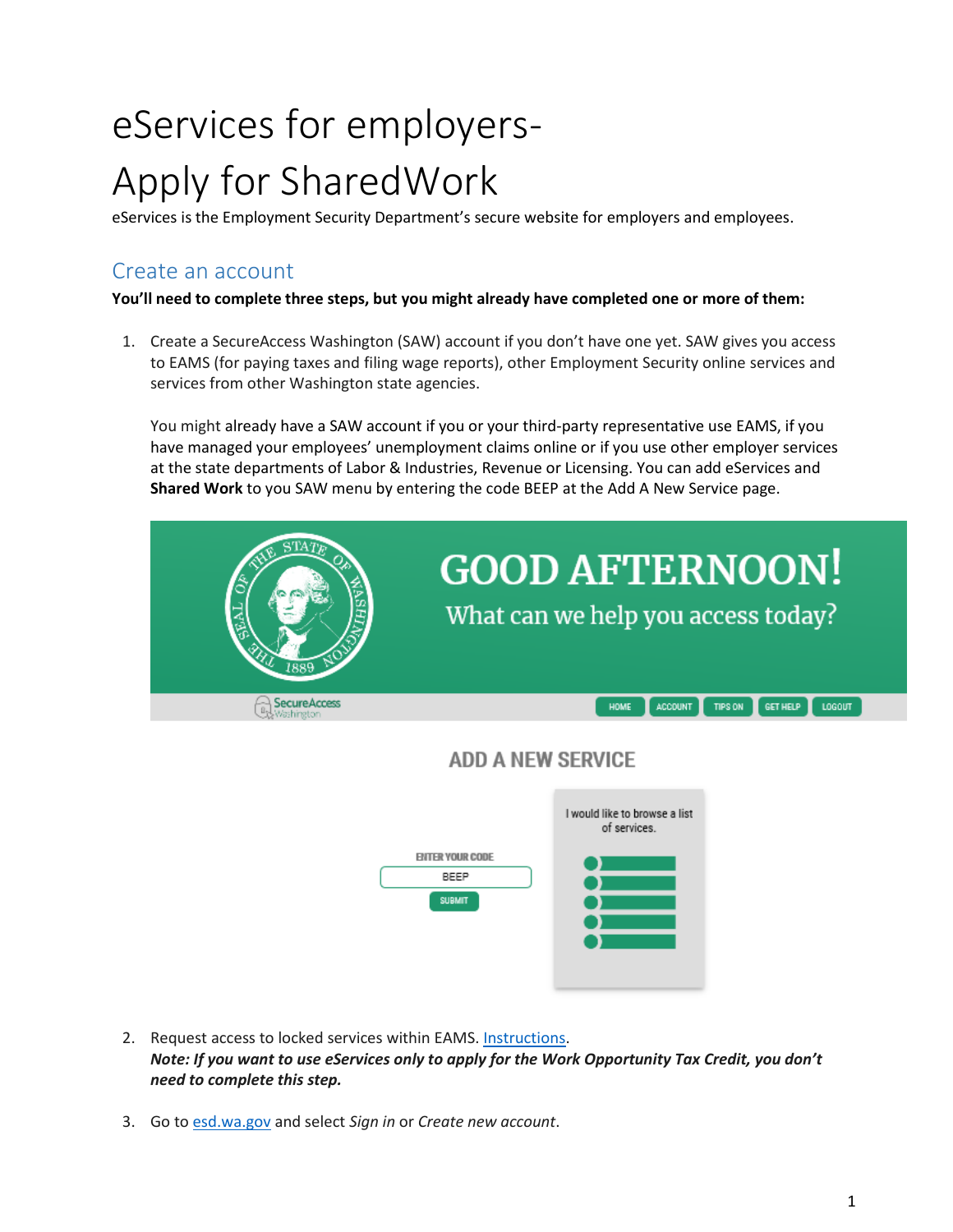# Sign in

1. Sign-in to eServices. Follow the three steps below. If you already have a SAW account, sign in using your SAW username and password.

| <b>Employment Security Department</b>                                                                                                                                                              | <b>Español</b>                                                                                                                                                                                                              |
|----------------------------------------------------------------------------------------------------------------------------------------------------------------------------------------------------|-----------------------------------------------------------------------------------------------------------------------------------------------------------------------------------------------------------------------------|
| <b>Sign in for eServices</b>                                                                                                                                                                       |                                                                                                                                                                                                                             |
| <b>Individuals</b>                                                                                                                                                                                 | <b>Employers</b>                                                                                                                                                                                                            |
| • Apply for unemployment benefits<br>· Submit a weekly claim<br>· Manage your unemployment benefits claim<br>• Restart a current claim<br>• Pay a benefit overpayment<br>• Look up your past wages | • Pay taxes<br>• Apply for SharedWork<br>• Apply for the Work Opportunity Tax Credit<br>· Manage your employees' unemployment claims<br>· Send a secure message<br>· View and respond to correspondence<br>o File an appeal |
| <b>SecureAccess Washington (SAW)</b>                                                                                                                                                               | Need an account?                                                                                                                                                                                                            |
| Use your SecureAccess Washington (SAW) username and password<br>What is SAW?                                                                                                                       | If you haven't already, you must create and activate a SecureAccess<br>Washington (SAW) account to use our online services. What is SAW?<br>Check to see if you have a SAW account                                          |
| Employers: If you have ever paid taxes online with EAMS (Employer<br>Account Management Services), you must use the same SAW account.                                                              | Create new account                                                                                                                                                                                                          |
| Username:<br>Check to see if you have a SAW account                                                                                                                                                |                                                                                                                                                                                                                             |
| <b>Username</b>                                                                                                                                                                                    |                                                                                                                                                                                                                             |
| Password:                                                                                                                                                                                          |                                                                                                                                                                                                                             |
| Password                                                                                                                                                                                           |                                                                                                                                                                                                                             |
| Sign in                                                                                                                                                                                            | We use SecureAccesss Washington<br><b>SecureAccess</b><br>to protect your personal                                                                                                                                          |
|                                                                                                                                                                                                    | information                                                                                                                                                                                                                 |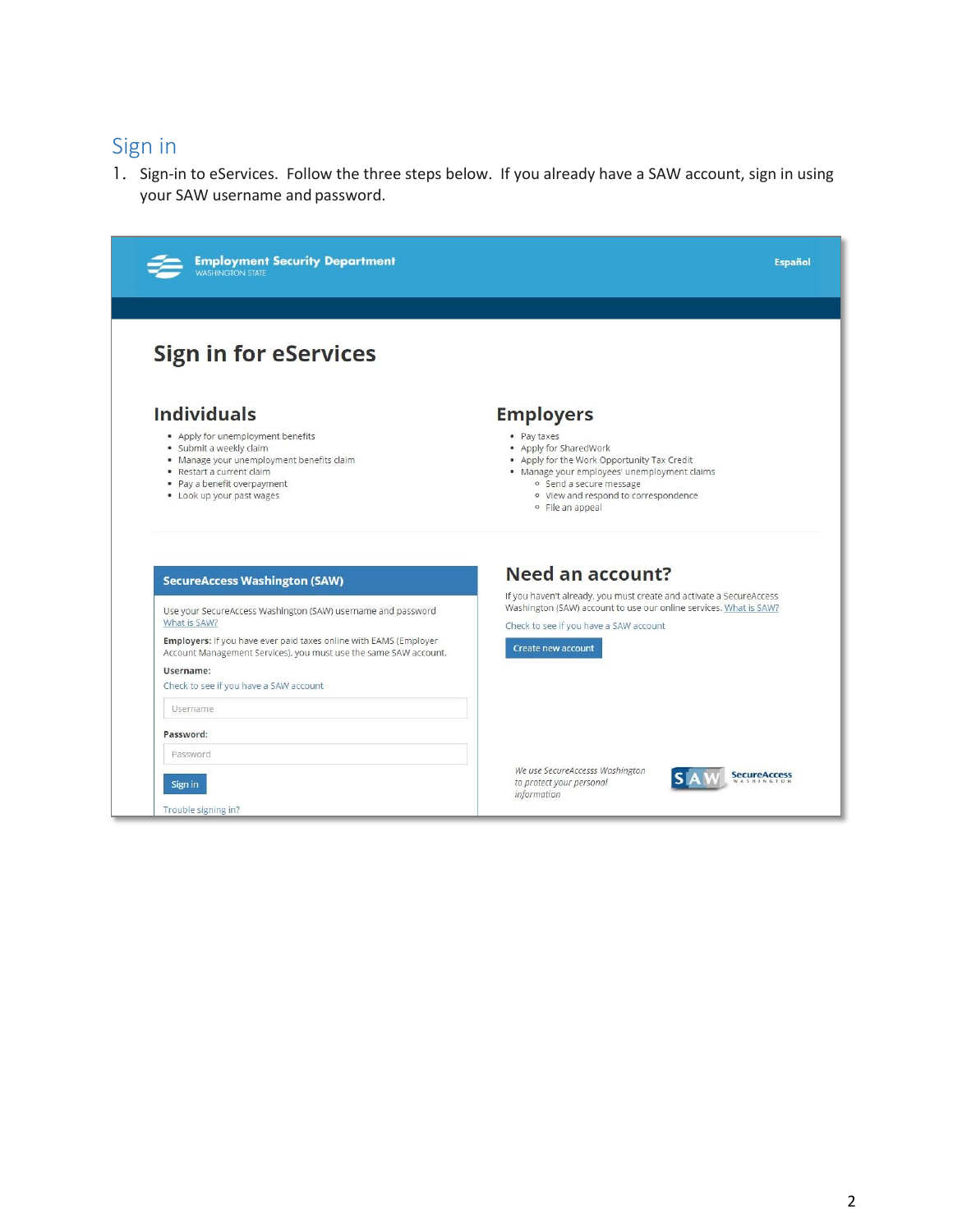2. Confirm the computer or mobile device you are using by entering your telephone number and email address. Then select and answer three challenge questions.

| <b>Employment Security Department</b><br><b>WASHINGTON STATE</b>                                                                                     |                 |
|------------------------------------------------------------------------------------------------------------------------------------------------------|-----------------|
|                                                                                                                                                      | <b>Sign Out</b> |
| Select and answer three challenge questions                                                                                                          |                 |
| In the future, when you sign in using an unrecognized device, we will ask you to answer a challenge<br>question to verify your identity.             |                 |
| Your answers should be 30 characters or under and include no symbols. You might want to record your<br>answers in a safe place for future reference. |                 |
| Question1                                                                                                                                            |                 |
| What is your best friend's first name??                                                                                                              |                 |
| Answer                                                                                                                                               |                 |
|                                                                                                                                                      |                 |
| Question2                                                                                                                                            |                 |
| - Please select a challenge question -<br>$\checkmark$                                                                                               |                 |
| Answer                                                                                                                                               |                 |
|                                                                                                                                                      |                 |
| Question3                                                                                                                                            |                 |
| - Please select a challenge question -<br>$\checkmark$                                                                                               |                 |
| Answer                                                                                                                                               |                 |
|                                                                                                                                                      |                 |
|                                                                                                                                                      |                 |
|                                                                                                                                                      |                 |
| Continue                                                                                                                                             |                 |

3. Next, select *for an employer* and the *Continue* button.

| <b>Employment Security Department</b><br><b>WASHINGTON STATE</b>                                            | <b>Español</b>                                                                                                                      |
|-------------------------------------------------------------------------------------------------------------|-------------------------------------------------------------------------------------------------------------------------------------|
|                                                                                                             | Sign out                                                                                                                            |
| eServices<br>You're almost there!<br>Are you signing in for yourself or for an employer? Please select one. | SecureAccess<br>Update your SAW profile and access services<br>from other government offices by visiting<br>SecureAccess Washington |
| ▶ For yourself                                                                                              |                                                                                                                                     |
| <b>OR</b>                                                                                                   |                                                                                                                                     |
| <b>For an employer</b>                                                                                      |                                                                                                                                     |
| If you're an employer or a representative authorized to act on an<br>employer's behalf -<br>Continue        |                                                                                                                                     |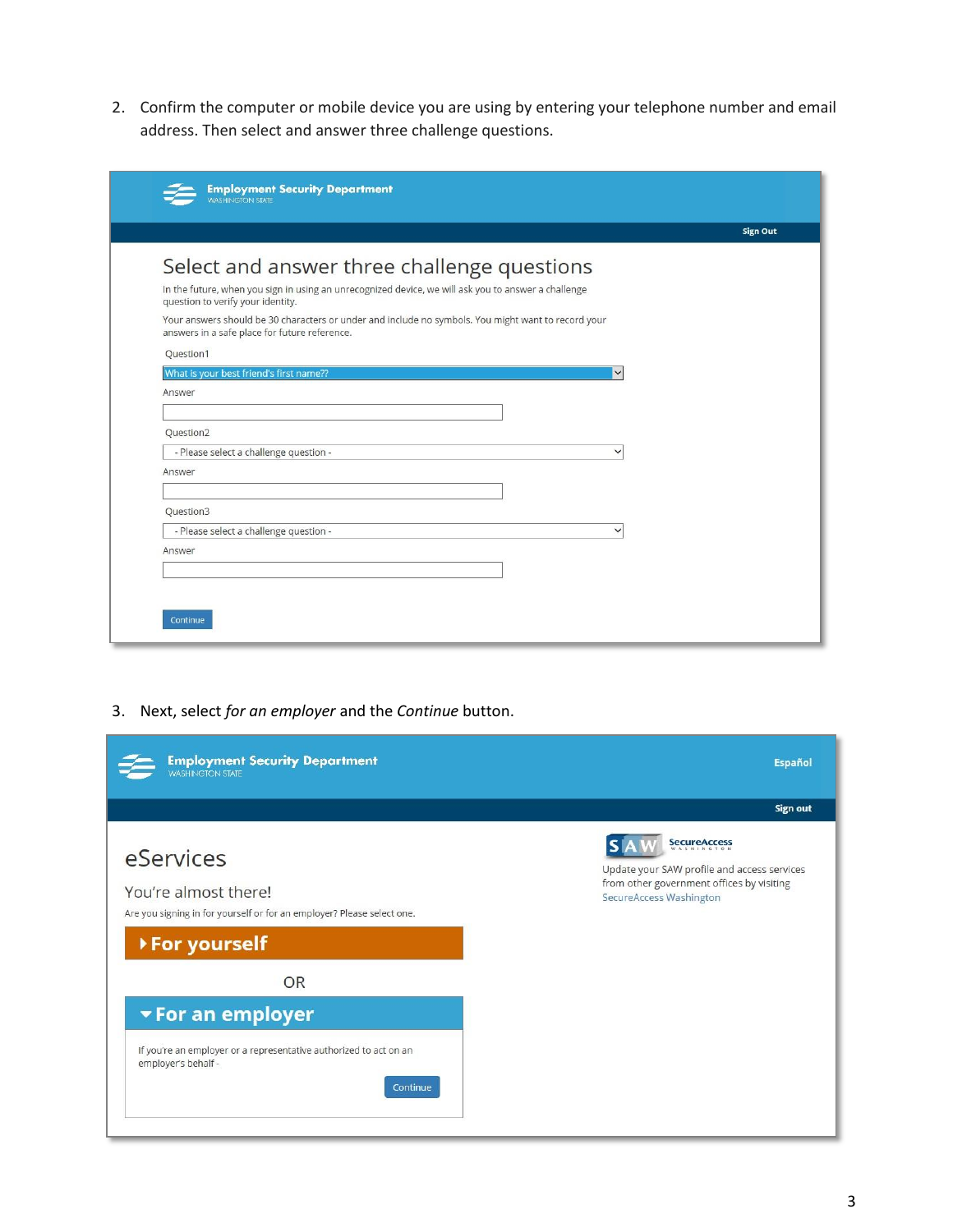# Apply for the SharedWork Program

Select *Apply for SharedWork.*

## For an employer

#### eServices: Full service management of your employees' unemployment claims

- Check the status of claims
- · View and respond to correspondence about an employee's claim, including job separation information
- · File an appeal
- · Report a refusal of work
- · Send a secure message about a claim or employee
- Request standby for an employee or a group of employees
- Apply for SharedWork

#### **Apply for SharedWork**

- . What's SharedWork?
- · Manage your SharedWork plan
- · Add or remove employees
- Access plan documents and letters

#### Apply for the WOTC (Work Opportunity Tax Credit)

- · Submit applications and documentation
- Check the status of applications
- Print certifications

#### Manage your tax account with EAMS (Employer Account Management Services)

- Pay taxes
- · Submit wage reports

#### **SIDES eResponse**

- · If you are already signed up for eServices, you do not have to sign up for SIDES eResponse.
- · eResponse is limited to responding to separations (quit, fired, laid off, suspended) only. You cannot manage any other account information.
- · If you sign up for SIDES eResponse, you will no longer get job separation documents via eServices or US postal mail.

| 备 Home                                             |                                                                                                                |                                                             |  |
|----------------------------------------------------|----------------------------------------------------------------------------------------------------------------|-------------------------------------------------------------|--|
| ۶                                                  | Alerts<br>There are 10 unread messages<br>There are 102 unread letters<br>Switch to electronic correspondence. | Ô<br>I want to<br>Send us a message<br>Apply for SharedWork |  |
|                                                    |                                                                                                                |                                                             |  |
| Clients<br>Online activity<br>Select a Client<br>且 | Notices/letters                                                                                                | WEB JOIST                                                   |  |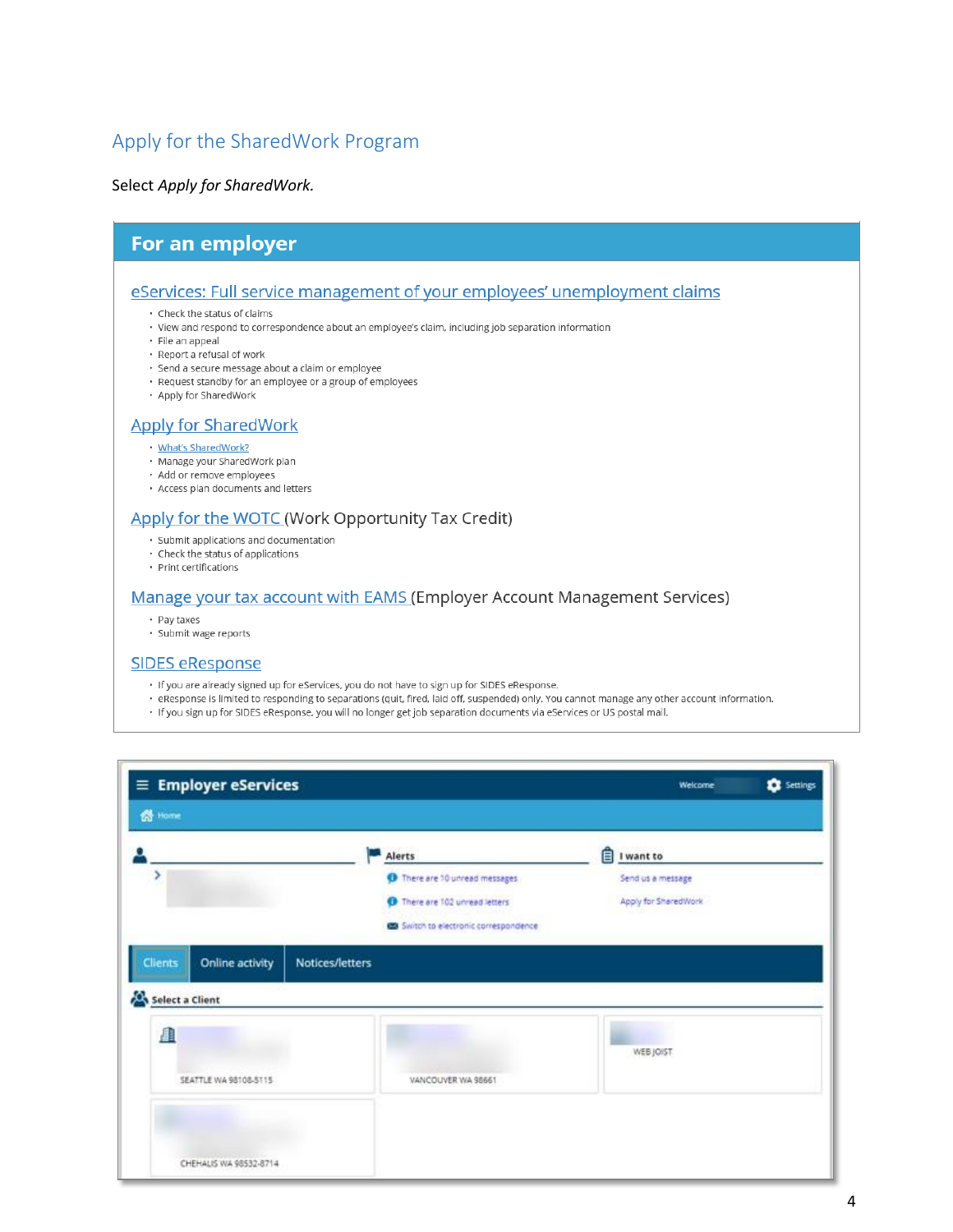If you are an employer representative of several businesses, you will see all your clients displayed on the employer home screen. If you are an employer acting on your own behalf, you will see only your business displayed. Select *Apply for SharedWork* under *I wantto*. Select the client for whom you want to apply.

|                    | Settings<br>Welcome |
|--------------------|---------------------|
|                    |                     |
|                    |                     |
| ₽                  |                     |
| VANCOUVER WA 98661 |                     |
|                    |                     |
|                    |                     |
|                    |                     |
|                    |                     |

On your client's home page, again select *Apply for SharedWork* under *I want to*.

| 里<br>>                           |                 |               | Alerts<br>There are 6 unread letters<br>63 Switch to electronic correspondence. | 自 | I want to<br>Send us a message<br>Submit a tip<br>Apply for SharedWork<br>Manage a shared work plan.<br>Request standby for a claimant |                     |
|----------------------------------|-----------------|---------------|---------------------------------------------------------------------------------|---|----------------------------------------------------------------------------------------------------------------------------------------|---------------------|
| Online activity                  | Notices/letters | <b>Issues</b> | <b>Decisions status</b>                                                         |   |                                                                                                                                        |                     |
| T<br><b>Needs your attention</b> |                 | 同             | Submitted                                                                       | ☑ | Processed                                                                                                                              | All online activity |
| Nothing at this time             |                 |               | Nothing new at this time.                                                       |   | Nothing new at this time                                                                                                               |                     |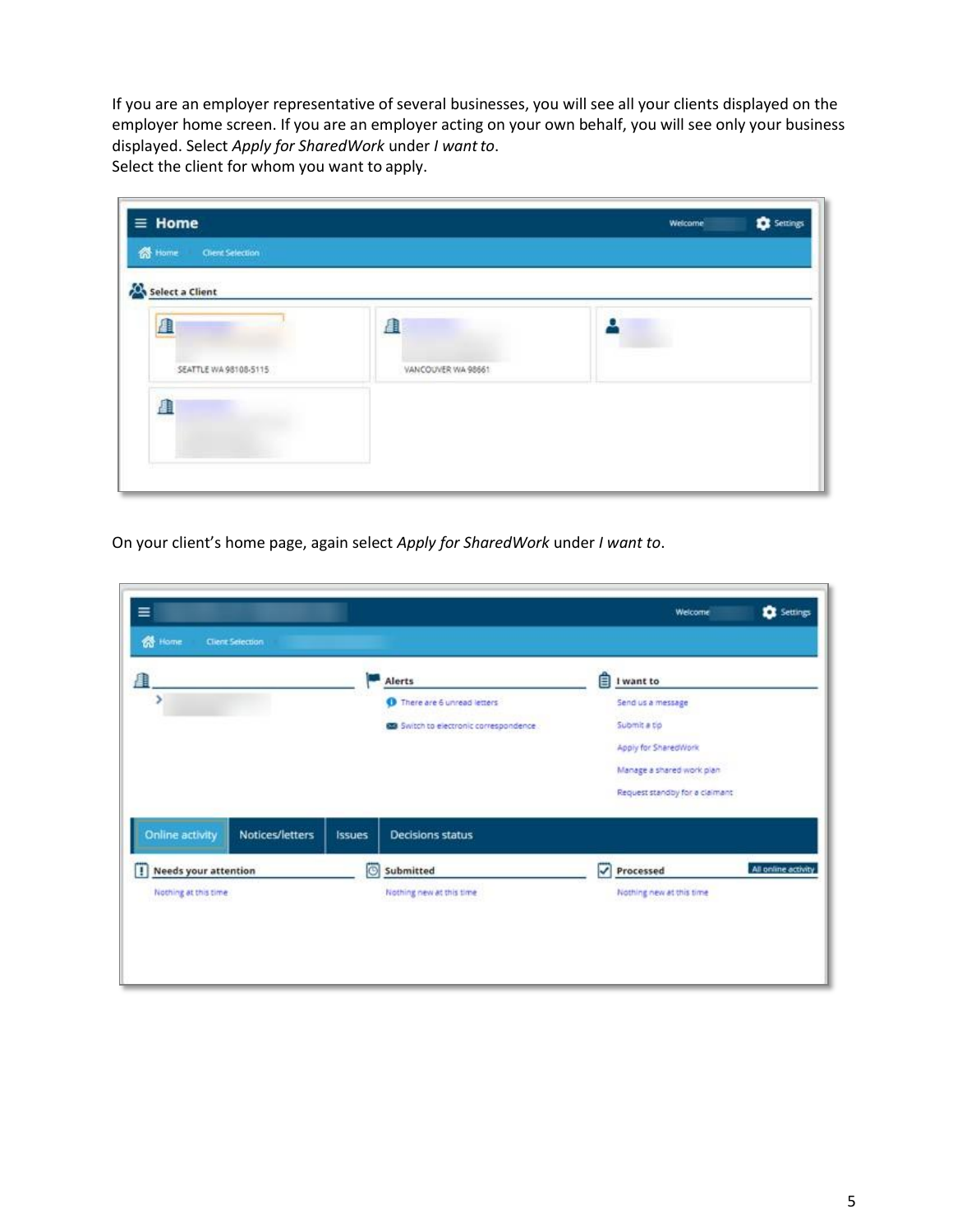Enter all pertinent information about the employer.

| $\equiv$ Register for Shared Work           |                                                                             |   |               |               |    |
|---------------------------------------------|-----------------------------------------------------------------------------|---|---------------|---------------|----|
| <b>Client Selection</b>                     | Register for Shared Work                                                    |   |               |               |    |
| <b>Shared Work Employer Registration</b>    |                                                                             |   |               |               |    |
|                                             |                                                                             |   |               |               |    |
| <b>Registration</b><br>Employer Information |                                                                             |   |               |               |    |
|                                             |                                                                             |   |               |               |    |
| <b>Employer Information</b>                 |                                                                             |   |               |               |    |
| Employment Security<br>Department Number    | ESO Number                                                                  |   |               |               |    |
| Business Name                               | Business Nome                                                               |   |               |               |    |
| Mailing Address                             | USA.                                                                        | ٠ |               | Check address | □  |
|                                             | Street                                                                      |   |               |               |    |
|                                             | Street2                                                                     |   |               |               |    |
|                                             | UnitType                                                                    | × | <b>Unit #</b> | <td></td>     |    |
|                                             | <b>WASHINGTON</b>                                                           | ۰ | <b>Argo</b>   | County        |    |
|                                             | Attention                                                                   |   |               |               |    |
|                                             | Do you have a physical address that is different than your mailing address? |   |               | <b>Ves</b>    | No |
|                                             |                                                                             |   |               |               |    |

Choose a company representative who will be a liaison between the company employees and the SharedWork Unit for everything related to the company's SharedWork plan. Enter information about that person on the screen below. You also may name an additional representative.

| $\equiv$ Register for Shared Work           |                                    |                                                                                                                                                                                   |                                 |          |     |      | Welcome                | <b>Ex</b> Settings |
|---------------------------------------------|------------------------------------|-----------------------------------------------------------------------------------------------------------------------------------------------------------------------------------|---------------------------------|----------|-----|------|------------------------|--------------------|
| <b>备 Home</b><br><b>Client Selection</b>    |                                    |                                                                                                                                                                                   | <b>Register for Shared Work</b> |          |     |      |                        |                    |
| <b>Shared Work Employer Registration</b>    |                                    |                                                                                                                                                                                   |                                 |          |     |      |                        |                    |
| <b>Registration</b><br>Employer Information | <b>Registration</b>                |                                                                                                                                                                                   |                                 |          |     |      |                        |                    |
| <b>Employer Representative Informati</b>    |                                    | <b>Employer Representative Information</b>                                                                                                                                        |                                 |          |     |      |                        |                    |
|                                             | plan and eligible employee claims. | An employer representative must be provided to coordinate with Shared-Work Program staff in all matters pertaining to the employer<br>Primary Employer Representative Information |                                 |          |     |      |                        |                    |
|                                             | Name:                              | PETE MOSS                                                                                                                                                                         |                                 |          |     |      |                        |                    |
|                                             | Job Title                          | HR MANAGER                                                                                                                                                                        |                                 |          |     |      |                        |                    |
|                                             | Email                              |                                                                                                                                                                                   | PETE@MOSS.COM                   |          |     |      |                        |                    |
|                                             | Phone:                             | Work phone <b>*</b>                                                                                                                                                               | 509                             | 123-5654 | Er. | Fax: | Area Code   Fax Number |                    |
|                                             |                                    | Would you like to provide an alternate employer representative?                                                                                                                   |                                 |          |     |      |                        | No                 |
|                                             |                                    |                                                                                                                                                                                   |                                 |          |     |      |                        |                    |
|                                             |                                    |                                                                                                                                                                                   |                                 |          |     |      |                        |                    |
|                                             |                                    |                                                                                                                                                                                   |                                 |          |     |      |                        |                    |
|                                             |                                    |                                                                                                                                                                                   |                                 |          |     |      |                        |                    |
|                                             |                                    |                                                                                                                                                                                   |                                 |          |     |      |                        |                    |
|                                             | Cancel                             |                                                                                                                                                                                   |                                 |          |     |      | Previous               | <b>Next</b>        |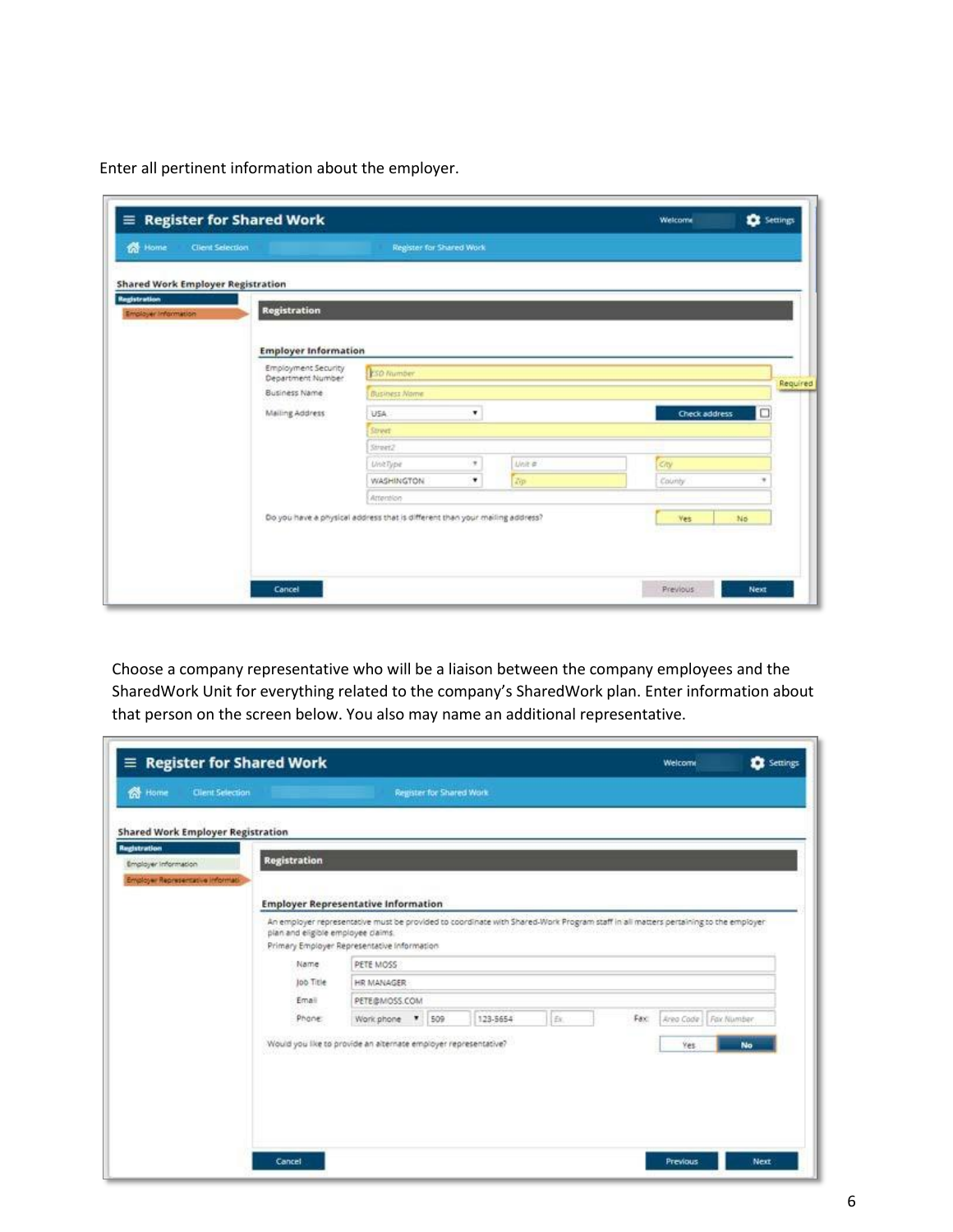"Sign" your name on this screen and indicate your role with the company.

| $\equiv$ Register for Shared Work                               |                                |                                                                                                                                                                                              |                                                                                                                                                                                                                                                                                                                                                                                                                                                                                                                                                                                                                                                                                                                                                                                                                                                                                                                                                                                                                                                         | Welcome                                                                                                                                                | <b>EX</b> Settings |
|-----------------------------------------------------------------|--------------------------------|----------------------------------------------------------------------------------------------------------------------------------------------------------------------------------------------|---------------------------------------------------------------------------------------------------------------------------------------------------------------------------------------------------------------------------------------------------------------------------------------------------------------------------------------------------------------------------------------------------------------------------------------------------------------------------------------------------------------------------------------------------------------------------------------------------------------------------------------------------------------------------------------------------------------------------------------------------------------------------------------------------------------------------------------------------------------------------------------------------------------------------------------------------------------------------------------------------------------------------------------------------------|--------------------------------------------------------------------------------------------------------------------------------------------------------|--------------------|
| <b>Red</b> Home<br>Client Selection                             |                                | <b>Register for Shared Work</b>                                                                                                                                                              |                                                                                                                                                                                                                                                                                                                                                                                                                                                                                                                                                                                                                                                                                                                                                                                                                                                                                                                                                                                                                                                         |                                                                                                                                                        |                    |
| <b>Shared Work Employer Registration</b><br><b>Registration</b> |                                |                                                                                                                                                                                              |                                                                                                                                                                                                                                                                                                                                                                                                                                                                                                                                                                                                                                                                                                                                                                                                                                                                                                                                                                                                                                                         |                                                                                                                                                        |                    |
| Employer Information                                            | <b>Registration</b>            |                                                                                                                                                                                              |                                                                                                                                                                                                                                                                                                                                                                                                                                                                                                                                                                                                                                                                                                                                                                                                                                                                                                                                                                                                                                                         |                                                                                                                                                        |                    |
| Employer Representative Informati                               |                                |                                                                                                                                                                                              |                                                                                                                                                                                                                                                                                                                                                                                                                                                                                                                                                                                                                                                                                                                                                                                                                                                                                                                                                                                                                                                         |                                                                                                                                                        |                    |
| Additional Information                                          |                                |                                                                                                                                                                                              |                                                                                                                                                                                                                                                                                                                                                                                                                                                                                                                                                                                                                                                                                                                                                                                                                                                                                                                                                                                                                                                         |                                                                                                                                                        |                    |
| Signature                                                       | Signature                      |                                                                                                                                                                                              |                                                                                                                                                                                                                                                                                                                                                                                                                                                                                                                                                                                                                                                                                                                                                                                                                                                                                                                                                                                                                                                         |                                                                                                                                                        |                    |
|                                                                 |                                | By your signature, you are certifying the following:                                                                                                                                         |                                                                                                                                                                                                                                                                                                                                                                                                                                                                                                                                                                                                                                                                                                                                                                                                                                                                                                                                                                                                                                                         |                                                                                                                                                        |                    |
|                                                                 | By signing below, I, PETE MOSS | · Affected employees were hired on a permanent basis.<br>benefits changed for all your employees.<br>employee worked his/ her usual weekly hours of work.<br>Work program staff immediately. | . Health benefits will continue to be provided under the same terms and conditions as when affected employee worked<br>for his/her usual weekly hours, unless benefits changed for all your employees.<br>. Retirement benefits under a defined benefit plan or contributions under a defined contribution plan will to be provided<br>under the same terms and conditions as when the affected employee worked his/her usual weekly hours, unless retirement<br>. Paid vacation, holidays, and sick leave continue to be provided under the same terms and conditions as when affected<br>. You agree to furnish all reports and information necessary for proper administration of your Shared-Work.<br>. Your participation is consistent with your obligations under federal and state law.<br>. If there are any changed to the information in this plan application or the plan participation list, you will notify Shared-<br>. Each employee's reduction in work hours is in lieu of layoffs that would have resulted if not using Shared Work. | certify that I am authorized to sign this document on behalf of the business;<br>and all information provided on this application is true and correct. |                    |
|                                                                 |                                | PETE MOSS                                                                                                                                                                                    | Regulred                                                                                                                                                                                                                                                                                                                                                                                                                                                                                                                                                                                                                                                                                                                                                                                                                                                                                                                                                                                                                                                | May 7,2018                                                                                                                                             | $\blacksquare$     |
|                                                                 |                                | Employer Signature                                                                                                                                                                           | Required<br><b>CEO</b>                                                                                                                                                                                                                                                                                                                                                                                                                                                                                                                                                                                                                                                                                                                                                                                                                                                                                                                                                                                                                                  | Required<br>Date:                                                                                                                                      |                    |
|                                                                 | Cancel                         |                                                                                                                                                                                              | CFO<br>Corporate Officer<br>General Manager<br>HR Manager<br>Owner<br>Payroll Manager<br>Proprietor                                                                                                                                                                                                                                                                                                                                                                                                                                                                                                                                                                                                                                                                                                                                                                                                                                                                                                                                                     | Previous                                                                                                                                               | Next               |

This screen confirms you finished the first part of the application. The next part requires you to add employees to your plan. To add employees follow instructions below:

| $\equiv$ Confirmation                                                                                                                                                                                                           | Welcome, | <b>C</b> Settings |
|---------------------------------------------------------------------------------------------------------------------------------------------------------------------------------------------------------------------------------|----------|-------------------|
| of Home<br><b>Client Selection</b><br><b>Apply for SharedWork</b><br>Confirmation                                                                                                                                               |          |                   |
| 艮<br><b>Confirmation</b>                                                                                                                                                                                                        |          |                   |
| Thank you for submitting your employer information. You're almost done! Finish your SharedWork application by adding employees.<br>Complete this step now or later, but we need your employee list to process your application. |          |                   |
| <b>To Add Employees:</b>                                                                                                                                                                                                        |          |                   |
| 1. Return to the Home page<br>2. Select Manage a SharedWork plan<br>3. Find your desired SharedWork plan and select update list<br>4. Select the Add or view employees button                                                   |          |                   |
| Home                                                                                                                                                                                                                            |          |                   |
|                                                                                                                                                                                                                                 |          |                   |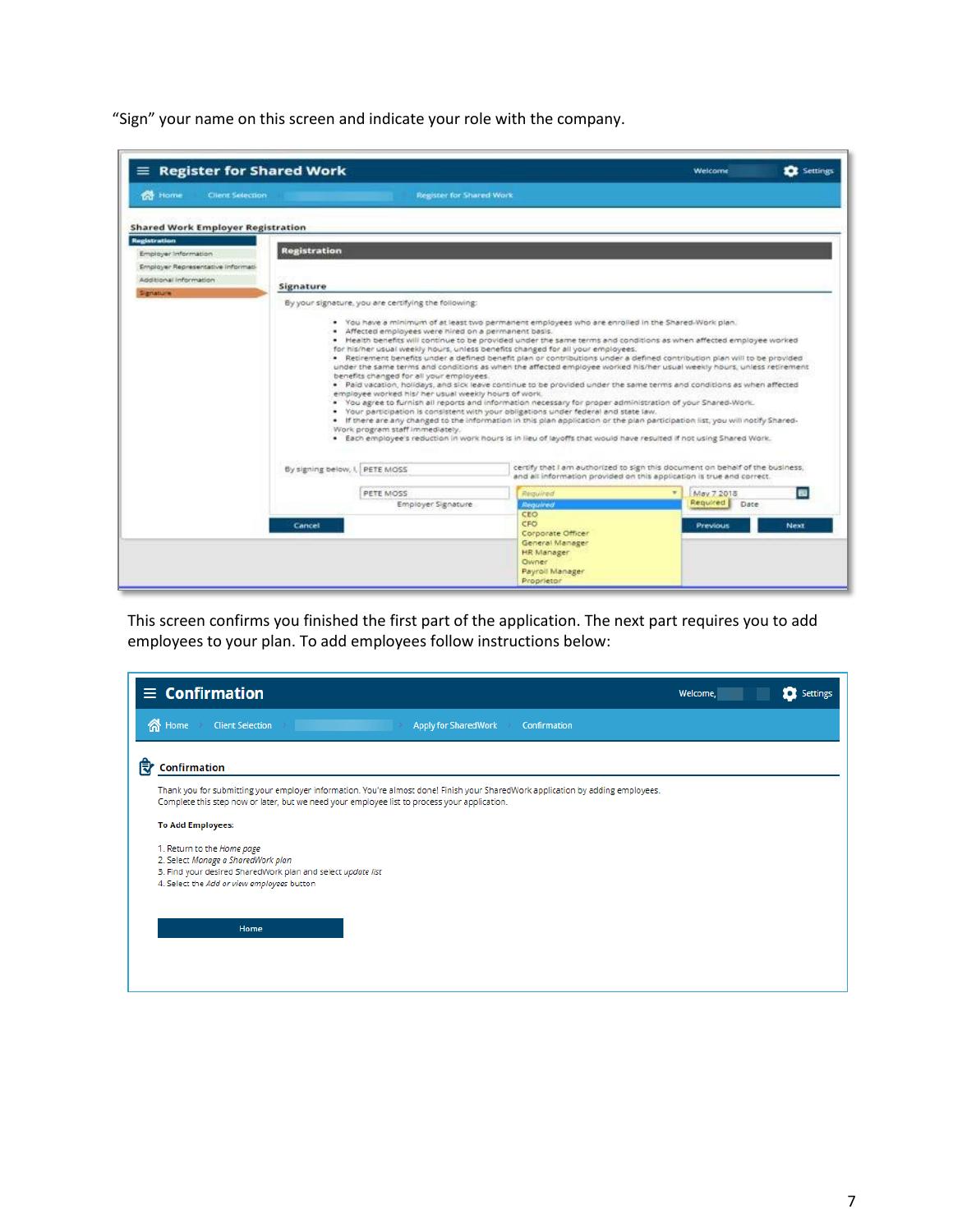#### **Home page** - Select Manage a SharedWork Plan

| Ą<br>Ξ                           |                         |               |                         |   | Welcome,                       | Settings            |
|----------------------------------|-------------------------|---------------|-------------------------|---|--------------------------------|---------------------|
| <sup>1</sup> Home                | <b>Client Selection</b> |               |                         |   |                                |                     |
| 匪                                |                         |               | <b>Alerts</b>           |   | $2$ I want to                  |                     |
|                                  |                         |               | There are no alerts     |   | Send us a message              |                     |
|                                  |                         |               |                         |   | Submit a tip                   |                     |
|                                  |                         |               |                         |   | Apply for SharedWork           |                     |
|                                  |                         |               |                         |   | Manage a SharedWork plan       |                     |
|                                  |                         |               |                         |   | Request standby for a claimant |                     |
|                                  |                         |               |                         |   |                                |                     |
| <b>Online activity</b>           | <b>Notices/letters</b>  | <b>Issues</b> | <b>Decisions status</b> |   |                                |                     |
| <b>Needs your attention</b><br>Ţ |                         | 同             | <b>Submitted</b>        | V | <b>Processed</b>               | All online activity |

# Select Update list

| Ŋ<br>$\equiv$ SharedWork plan     |                   |                      |                    |                 |                      | Welcome,                | Settings             |
|-----------------------------------|-------------------|----------------------|--------------------|-----------------|----------------------|-------------------------|----------------------|
| o Home<br><b>Client Selection</b> |                   | SharedWork plan      |                    |                 |                      |                         |                      |
| SharedWork plan                   |                   |                      |                    |                 |                      |                         | Filter               |
| <b>Address</b>                    | <b>Filed date</b> | <b>Approved date</b> | <b>Denied date</b> | Plan start date | <b>Plan end date</b> | <b>Update employees</b> | <b>Update unions</b> |
|                                   | lun 4 2020        |                      |                    |                 |                      | Update list             | Update union         |
|                                   | Jun 4 2020        |                      |                    |                 |                      | Update list             | Update union         |

### Select Add or view employees

| $\hat{I} \equiv$ Manage SharedWork employee list                                                                                                                                                                                                                                                                                                                                                                                                                                                                                                                                                                                                                                                                           |                                 | Welcome,                       | <b>C</b> Settings |  |  |  |  |  |
|----------------------------------------------------------------------------------------------------------------------------------------------------------------------------------------------------------------------------------------------------------------------------------------------------------------------------------------------------------------------------------------------------------------------------------------------------------------------------------------------------------------------------------------------------------------------------------------------------------------------------------------------------------------------------------------------------------------------------|---------------------------------|--------------------------------|-------------------|--|--|--|--|--|
| 全<br>Home<br><b>Client Selection</b><br>SharedWork plan                                                                                                                                                                                                                                                                                                                                                                                                                                                                                                                                                                                                                                                                    | Manage SharedWork employee list |                                |                   |  |  |  |  |  |
| SharedWork Employee List                                                                                                                                                                                                                                                                                                                                                                                                                                                                                                                                                                                                                                                                                                   |                                 |                                |                   |  |  |  |  |  |
| Per WAC 192-250-045 -- Who is not eligible for participation in the SharedWork program?<br>1. The following employees are not eligible for participation in the SharedWork program:<br>a. Employees paid on any basis other than hourly wage. This includes, but is not limited to, employees paid on a piece rate, mileage rate, job rate, salary, or commission<br>basis. The commissioner may waive this provision for employees paid as listed above if an hourly rate of pay can be established, except that salaried employees may<br>participate only if they are eligible for paid overtime.<br>b. Officers of the corporation that is applying for participation.<br>c. Seasonal employees during the off season. |                                 |                                |                   |  |  |  |  |  |
| How do you want to manage your employees?                                                                                                                                                                                                                                                                                                                                                                                                                                                                                                                                                                                                                                                                                  | Add or view employees           | Remove employees               |                   |  |  |  |  |  |
|                                                                                                                                                                                                                                                                                                                                                                                                                                                                                                                                                                                                                                                                                                                            |                                 | <b>Submit</b><br><b>Import</b> | Cancel            |  |  |  |  |  |